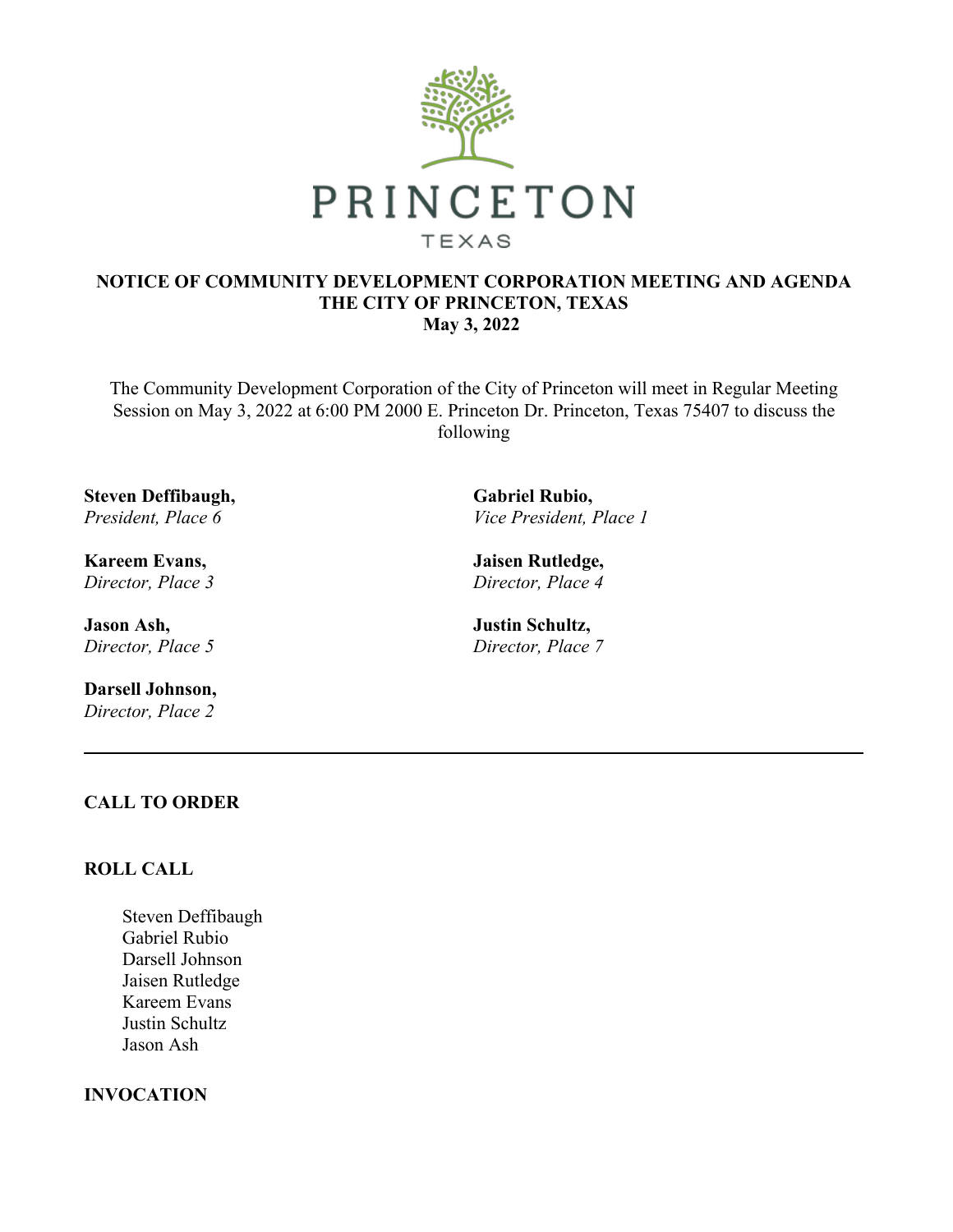# **PLEDGE OF ALLEGIANCE**

I pledge allegiance to the Flag of the United States of America, and to the Republic for which it stands, one Nation under God, indivisible, with liberty and justice for all

# **PLEDGE TO THE TEXAS FLAG**

Honor the Texas Flag; I Pledge Allegiance To Thee, Texas, One State Under God, One and Indivisible.

# **PUBLIC APPEARANCE**

The public is allowed 3 minutes to speak. The Board unable to respond or to discuss any issues that are brought up during this section that are not on the agenda, other than to make statements of specific factual information in response to a public inquiry or to recite existing policy in response to the inquiry.

#### **CONSENT AGENDA**

All consent agenda items listed are considered to be routine by the Community Development Corporation and will be enacted by one motion. There will be no separate discussion of these items unless a Board Member so requests, in which event the item will be removed from the Consent Agenda and considered in its normal sequence on the agenda.

### **Minutes**

Discussion and possible action regarding the minutes of the April 5, 2022 Regular Community Development Corporation Meeting. CDC Meeting Minutes [04.05.22.docx](https://legistarweb-production.s3.amazonaws.com/uploads/attachment/pdf/1350332/CDC_Meeting_Minutes_04.05.22.pdf)

#### **CDC Financial Statement and Sales Tax**

Discussion and possible action regarding CDC financial statement and sales tax. 06-Mar 2022 [CDC.pdf](https://legistarweb-production.s3.amazonaws.com/uploads/attachment/pdf/1341240/06-Mar_2022_CDC.pdf)

#### **REGULAR AGENDA**

#### **2022- Resolution No. 2022-05-09-R (Temporary Fields)**

**021** Discussion and possible action regarding Resolution No. 2022-05-09-R a resolution of the City of Princeton Texas, 4B Community Development Corporation establishing the allocation of funds for a specific project, and authorizing the City Manager to execute the required documents to complete the project.

Community Development Corporation Resolution [2022-05-09-R](https://legistarweb-production.s3.amazonaws.com/uploads/attachment/pdf/1355720/Community_Development_Corporation_Resolution_2022-05-09-R_for_Commitment_of_Funds_contruction_of_the_Rec_center_site_temporary_fields.pdf) for Commitment of Funds contruction of the Rec center site temporary fields.pdf

Letter [recommending](https://legistarweb-production.s3.amazonaws.com/uploads/attachment/pdf/1355721/Letter_recommending_award_Temporary_Fields.pdf) award Temporary Fields.pdf

## **2022- Community Center Update**

**022** Update, discussion and possible action regarding status of Princeton Community Center alarm and internet installation, porch extension and light pole. Update provided by Director of Parks and Recreation Chase Bryant. Reserve A [Facility.pptx](https://legistarweb-production.s3.amazonaws.com/uploads/attachment/pdf/1352387/Reserve_A_Facility.pdf) [image.png](https://legistarweb-production.s3.amazonaws.com/uploads/attachment/pdf/1353992/image.pdf) image [\(1\).png](https://legistarweb-production.s3.amazonaws.com/uploads/attachment/pdf/1353993/image__1_.pdf) image [\(2\).png](https://legistarweb-production.s3.amazonaws.com/uploads/attachment/pdf/1353994/image__2_.pdf) image [\(3\).png](https://legistarweb-production.s3.amazonaws.com/uploads/attachment/pdf/1353995/image__3_.pdf)

#### **2022- Princeton Community Center Dedication Plaque Update**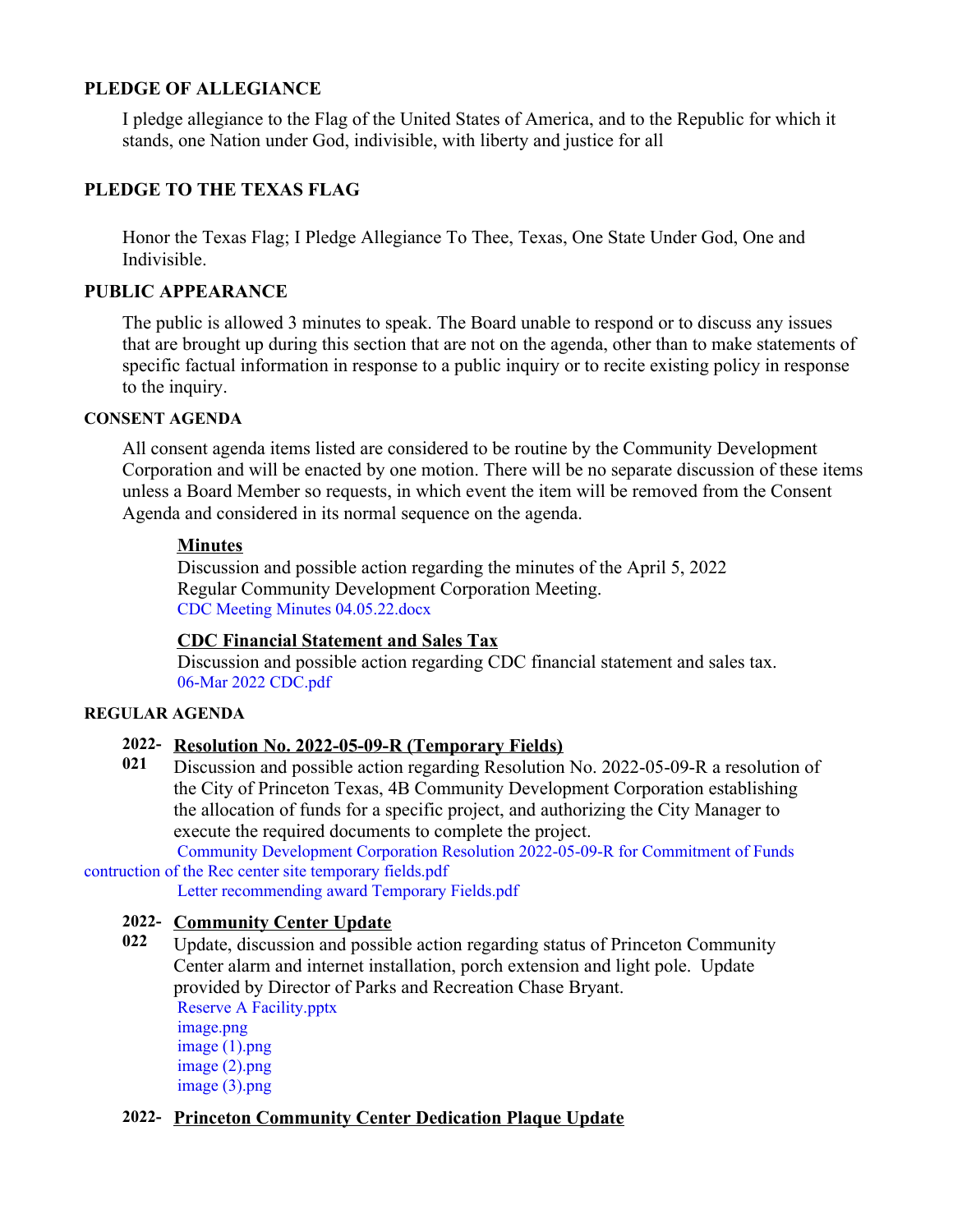**023** Update, discussion and possible action regarding plaque options for CDC Board Members. Presented by CDC Coordinator DeShawyna Walker. PCC Plaque Options Presentation [04.2022.pptx](https://legistarweb-production.s3.amazonaws.com/uploads/attachment/pdf/1351294/PCC_Plaque_Options_Presentation_04.2022.pdf)

## **2022- Furniture Update**

**024** Update, discussion and possible action regarding the status of furniture options from Perkins and Will. Perkins and Will Furniture Update [04.20.22.png](https://legistarweb-production.s3.amazonaws.com/uploads/attachment/pdf/1350335/Perkins_and_Will_Furniture_Update_04.20.22.pdf)

## **2022- Princeton-Lowry Crossing Chamber of Commerce Update**

**025** Update, discussion and possible action regarding financials from Princeton-Lowry Crossing Chamber of Commerce. [StatementofFinancialPosition.pdf](https://legistarweb-production.s3.amazonaws.com/uploads/attachment/pdf/1318221/StatementofFinancialPosition.pdf) [StatementofActivity.pdf](https://legistarweb-production.s3.amazonaws.com/uploads/attachment/pdf/1318222/StatementofActivity.pdf) [StatementofActivity](https://legistarweb-production.s3.amazonaws.com/uploads/attachment/pdf/1350345/StatementofActivity__2_.pdf) (2).pdf

## **2022- Future Agenda Items**

**026** Possible action to approve request for items to be placed on a future agenda and NOT for discussion of these request.

#### **EXECUTIVE SESSION**

Executive Session: Under terms of Chapter 551 of Texas Government Code the Board may enter in CLOSED SESSION or Executive Session to discuss any items listed or referenced on a posted agenda notice for this meeting as necessary under the following exceptions to the Open Meetings Act under Texas Government Code:

Section 551.071 (2) Texas Government Code. Consultation with the City Attorney on a matter in which the duty of the attorney to the governmental body under the Texas Disciplinary Rules of Professional Conduct of the State Bar of Texas clearly conflicts with this chapter on any posted agenda items.

(Tex. Gov't Code §551.072.) Discuss or deliberate the purchase, exchange, lease, or value of real property.

# **ACTION PERTAINING TO EXECUTIVE SESSION**

#### **REPORT AGENDA-CITY MANAGER**

1. City Council Meetings for May 2022: Regular Meeting Monday, May 9, 2022 at 6:30pm and Monday, May 23, 2022 at 6:30pm.

2. Next Regular CDC Meeting is Monday, June 6, 2022 at 6:00pm.

#### **CDC REPORT AGENDA**

CDC Board Directors report about items of community interest in which no action will be taken.

## **ADJOURNMENT**

#### **CERTIFICATE**

I hereby certify the above Notice of Meeting was posted at the Princeton Municipal Center  $@$  <sup>04/29/2022 @ 10:45am</sup> and copies thereof were delivered to the Community Development Corporation Board of Directors. **Shawyna Walker**